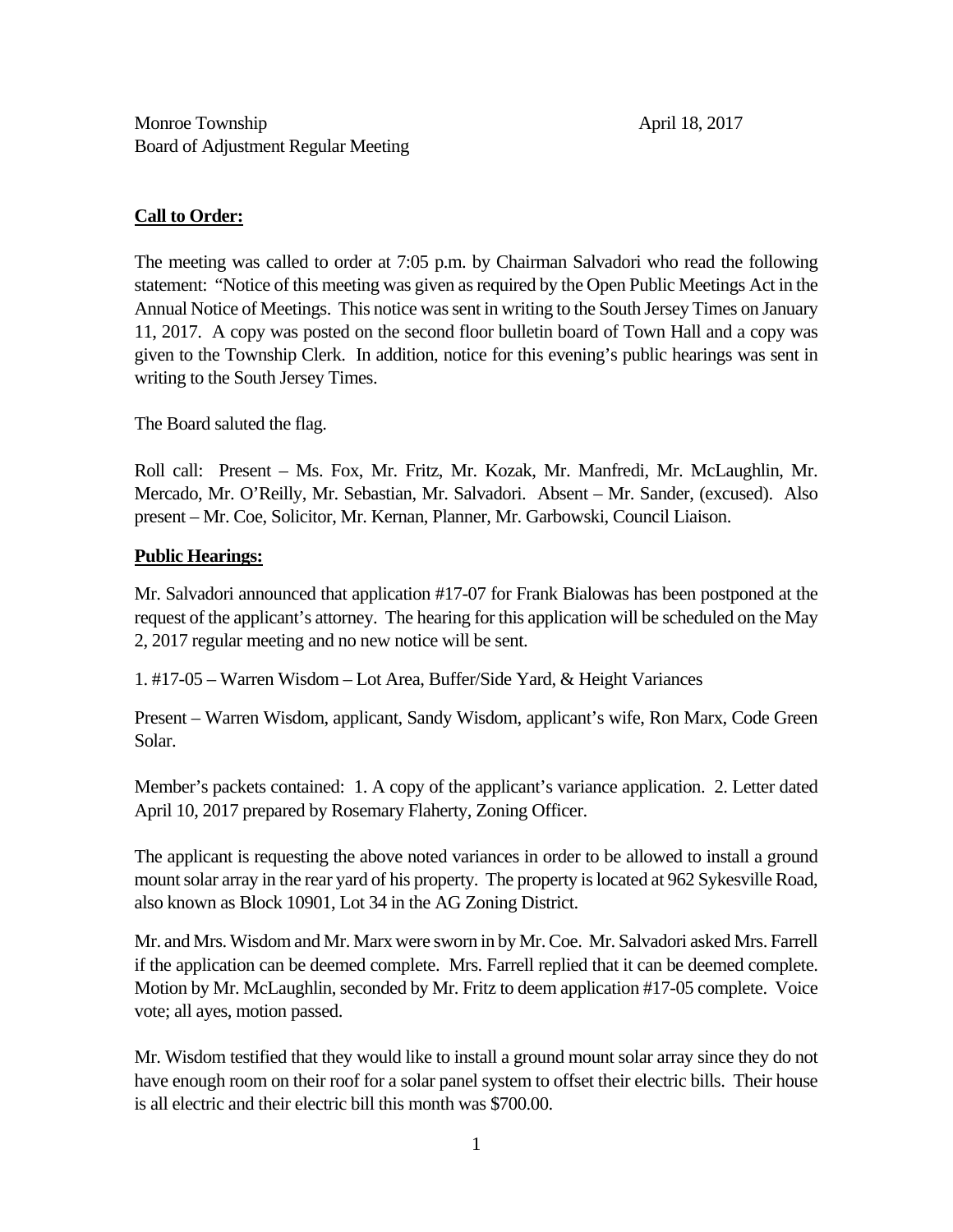## **Public Hearings: (continued)**

1. #17-05 – Warren Wisdom (continued)

Mr. Marx testified that the house is not facing in the right direction to get the maximum benefit from a solar panel roof array. The ground mount will allow them to get the maximum power with the least amount of panels. Mr. McLaughlin asked if there will be any panels on the roof. Mr. Marx replied there will not be any panels on the roof. Mr. Salvadori asked if the ground array will be an obstruction for any of the neighbors. Mr. Wisdom replied that it will not. Mr. Marx stated that the array is in the rear yard and there is a fence between Mr. Wisdom's property and the neighbors; in addition Mr. Wisdom indicted he will put additional fencing in front of the array to block any further view. Mr. McLaughlin inquired as to the reason for the height variance. Mr. Marx replied that the array must be situated at a thirty degree angle in order to get the maximum amount of power. After the array is completed it will be around eleven foot high. Mr. McLaughlin inquired as to any glare from the panels. Mr. Marx replied that the panels are made to absorb the sunlight not to reflect it.

Ms. Flaherty reviewed her letter for the Board. She stated that the property is in the Pinelands and the applicant will be required to send a copy of their approval to the Pinelands for their review. She asked the applicant if there was any additional property they can purchase in order to meet the lot area. Mr. Wisdom replied that there isn't any property he can purchase as he has neighbors on either side of him. The applicant must obtain a zoning permit and a construction permit.

Motion passed to open the hearing to the public. There being none, motion passed to close the hearing to the public.

Mr. Coe reviewed the application requests for the Board. The applicant is seeking variances for the side and rear yard setbacks, the height of the array, and the lot area. There are two conditions; the first is to send the approval to the Pinelands and the installation of the fence. Motion by Mr. Manfredi, seconded by Mr. McLaughlin to grant the variances with the conditions noted. Roll call vote: Ayes – Mr. Manfredi, Mr. McLaughlin, Ms. Fox, Mr. Fritz, Mr. Kozak, Mr. Mercado, Mr. Salvadori. Nays – Zero. Abstentions – Zero.

2. #17-06 & #WSP-13-17 – Allen James Bieler – Use Variance & Site Plan Waiver

Present – Allen Bieler, applicant, Len Schwartz, applicant's attorney, Tom Duffy, real estate agent.

Member's packets contained: 1. A copy of the applicant's use variance application. 2. A copy of the applicant's site plan waiver application. 3. Letter dated April 10, 2017 prepared by Rosemary Flaherty, Zoning Officer.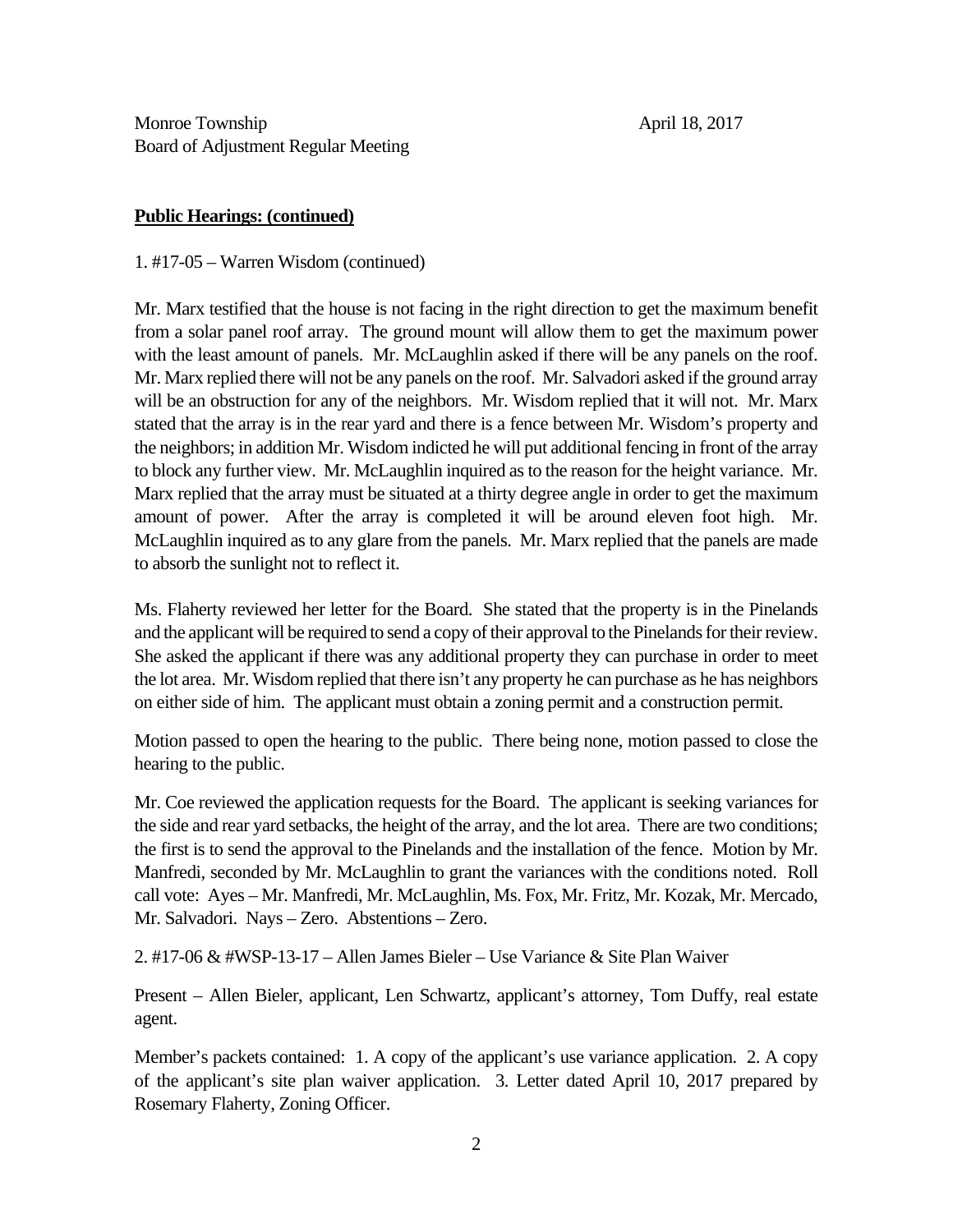## **Public Hearings: (continued)**

2. #17-06 & #WSP-13-17 – Allen Beiler (continued)

The applicant is requesting a use variance in order to be allowed to display and sell sheds, gazebos, swing/play sets, and pole barns from the vacant property across the street from the Amish Market located on Marsha Avenue. The applicant is not proposing to have an office at this location as there is one on the current site at the Amish Market. The property is located on Marsha Avenue, also known as Block 1703, Lot 6 in the R-1 Zoning District.

Mr. Schwartz introduced himself as the applicant's attorney. Mr. Kernan, Mr. Duffy, and Mr. Beiler were sworn in by Mr. Coe. Mr. Salvadori asked Mrs. Farrell if the application can be deemed complete. Mrs. Farrell replied that the applicant did not submit a survey. Mr. Schwartz replied that they did send in a survey. Mrs. Farrell apologized and stated that the application can be deemed complete. Motion by Mr. McLaughlin, seconded by Mr. Kozak to deem applications #17-06 and #WSP-13-17 complete. Voice vote; all ayes, motion passed.

Mr. Duffy testified that the property in question is zoned residential however given the surrounding uses and the location it is unlikely that this property would be developed residentially. He stated that Mr. Beiler would like to move some of his product over to this side of the street from the parking lot at the Farmer's Market because in some areas on the parking lot water is getting inside of them when there is a heavy rain. Mr. Schwartz stated that Mr. Beiler has an agreement of sale to purchase the property across the street from the Amish Market. The lot is vacant; in the front along the Black Horse Pike is the Minute Man Cleaners and the apartment complex is next to that. Further down Marsha Avenue is a residential home that is buffered by a tree line from the property in question. This property will be used for temporary displays for his business. There is no intentions for customers to park on this property, they are not proposing an office on this property, and there is no intention to place any permanent construction on the property. The applicant would like to place the sheds and storage buildings on concrete slabs so they will not be directly on the ground; but all of the sheds and storage buildings are temporary; meaning they can be taken apart and removed from the site. Mr. Duffy stated that the property has been vacant for many, many years and it's his opinion as a real estate broker that there will not be any negative impact from the proposed use.

Mr. Mercado inquired about the statement that the sheds, etc. are temporary. Mr. Beiler stated that he sells sheds, gazebos, garages, etc. currently at the Amish Market site across the street. They are on display in the parking lot at that site. He stated that they can be taken down and moved to another location so they are not permanent structures. Mr. Beiler's plan showed the location of a pole barn on the proposed property and he testified the pole barn is also just a display; nothing will be stored inside and it's not being used as an office or anything else.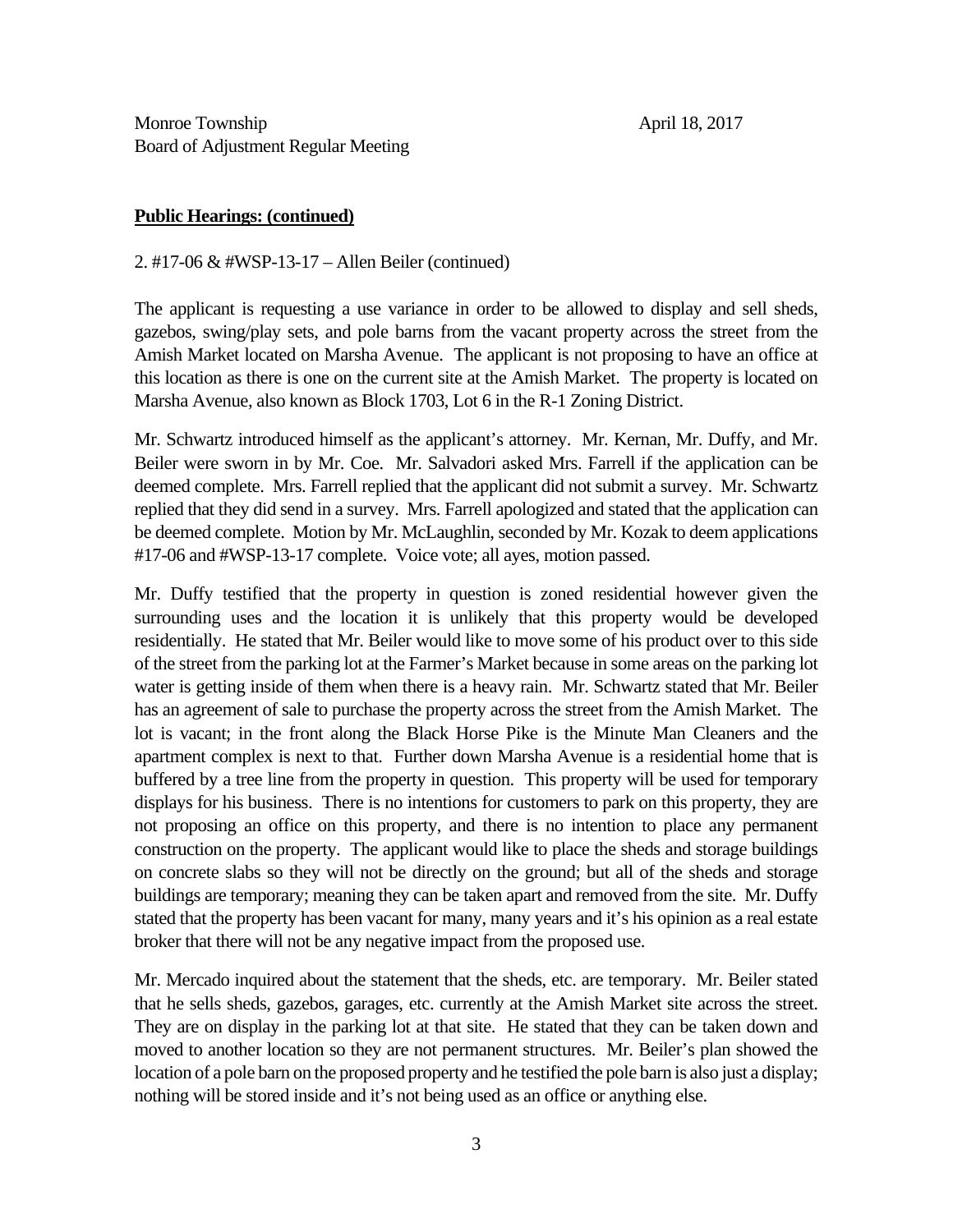## **Public Hearings: (continued)**

## 2. #17-06 & #WSP-13-17 – Allen Beiler (continued)

Mr. Beiler testified that they have an office on the Amish Market property and that will be the office used for any sales of his products on the proposed site. With regard to the slabs they are temporary slabs that Mr. Beiler places the sheds or other products on so they don't get damaged from being directly on the ground. Mr. Beiler stated that he is proposing to expand his business onto the vacant lot across the street; he will still have some of his product on the Amish Market site as well. Mr. Beiler is also proposing sidewalk that is setback off the road and gravel around the rest of the lot. There is a landscape buffer proposed between the property and the residential use on Marsha Avenue as well as a thirty-five foot buffer and fence around the three sides of the property. Mr. Schwartz stated that the engineer included a cross walk across Marsha Avenue for customers walking over from the parking lot at the Amish Market. Mr. Beiler testified that he has two employees in the existing office. With regard to lighting, he did not feel lighting was necessary but if the Board requires lighting he will comply. He also agreed to work with the Mr. Kernan's office with regard to landscaping and buffering. There was discussion on the sidewalk proposed in the middle of the site between the sheds and other structures so that the customers would not be walking along Marsha Avenue.

Mr. Sebastian commented on the sidewalk not extending out to where they can cross at the proposed crosswalk. Mr. Beiler replied that he would extend the sidewalk out to the crosswalk wherever the crosswalk is required. Mr. O'Reilly expressed his concern with dust from the gravel. Mr. Beiler stated that he did not expect a lot of activity on the site on a daily basis and he would use a compacted gravel to keep the dust down. Mr. O'Reilly also expressed his concern with all of the impervious coverage on the site and the water runoff. Mr. Beiler commented that he could put rain gutters on the structures and use rain barrels to collect the rain water if there is a drainage issue. Mr. Fritz commented that people are not going to walk across the parking lot to the area where the proposed cross walk is located to cross the street; they are going to cross closest to where they are parked. He felt more information is going to be required in a site plan. Mr. Salvadori asked if the hours of operation are the same as the Amish Market hours. Mr. Beiler replied that the Amish Market is opened Thursday through Saturday and they are open the same hours on those days as well as being open Monday and Tuesday from 9:00 a.m. to 5:00 p.m.

Mr. Kernan reviewed his report for the Board. He asked if the sheds and other structures are built on the current site for the business. Mr. Beiler stated that they have a shop in Lancaster where they fabricate the walls and such; the smaller ones are transported right to the site, some are erected on the site, such as the garages. The walls are already prefabricated and then transported to the site and put together for the display, so it's not a continuous set-up, it's just for the initial display unless someone wants to purchase the one that is already onsite; then they take it down that one down and would have to replace it at some point.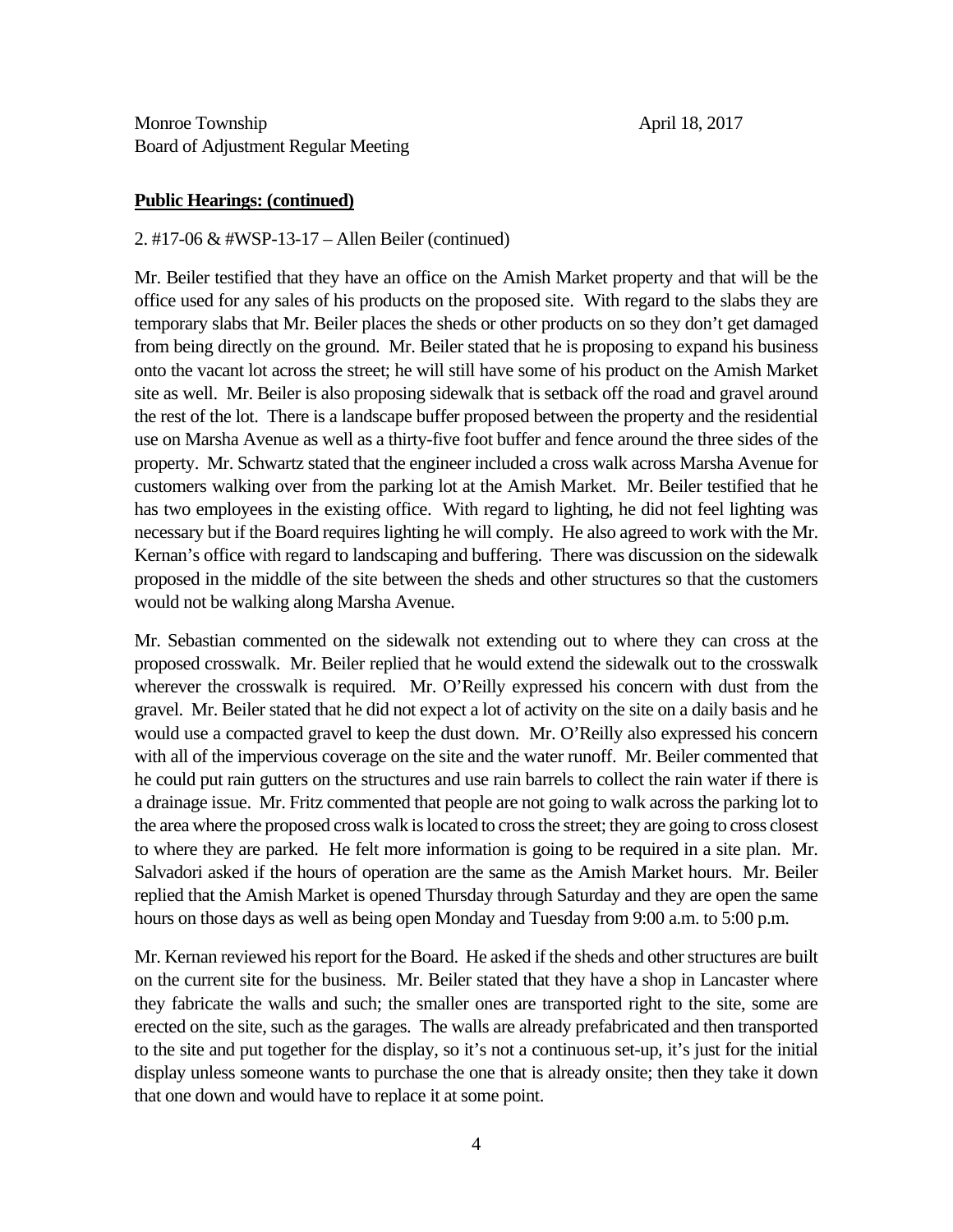#### **Public Hearings: (continued)**

2. #17-06 - #WSP-13-17 – Allen Beiler (continued)

Mr. Kernan asked what the ground cover will be composed of underneath the sheds, gazebos, etc. Mr. Beiler stated that he did not expect the ground cover to be in place right of way so it will just be the grass but eventually he may put down a slab or pavers. Mr. Kernan asked if any of the displays can be purchased by a customer and then a new one erected in its place. Mr. Beiler replied that they can be purchased and that a new one would be erected in its place. Mr. Kernan inquired as to how they propose to keep customers from driving onto the lot. Mr. Schwartz replied that they could install bollards. Mr. Kernan stated that his two main concerns are pedestrian safety when crossing the street and circulation on the site. He also expressed his concern with the runoff since the property is only a little over two and half acres and most of it is going to be covered with the structures, gravel, and pavers. Mr. Kernan commented that the use does seem appropriate more so than a residential use but there are some issues that should be addressed. There was also some discussion on the amount of traffic on Marsha Avenue since it is accessed from Main Street on one end and the Black Horse Pike on the other end.

Ms. Flaherty reviewed her letter for the Board. She commented that the application requires two use variances; one because of the commercial use in the R-1 Zone and the second because it does not have a primary use so it's considered an accessory use without a primary use. She recommended the applicant post additional escrow in order to work with Mr. Kernan's office on the buffer/landscaping for the site if the Board grants the site plan waiver. If the Board does not want the proposed cross walk, she recommended some sort of calming device be installed, striping, as well as some signage that will encourage people to slow down. With regard to the drainage, Ms. Flaherty stated that the applicant will still have to submit a grading plan to the Township Engineer for approval. She did recommend some solar lighting on the structures so there would be some illumination for safety. She felt the property should be zoned neighborhood commercial and that the use is very appropriate for the site.

Mr. Fritz asked for clarification on why two use variances are required since the use is just an expansion of his business across the street. He did not feel the use variance for an accessory use without a primary use was appropriate. Ms. Flaherty replied that it is two uses since he does not have a sales office on this site. Mr. Schwartz commented that he disagreed because the use is just an expansion not a different use with an office on a separate lot; it's the same use that uses the same office. Ms. Flaherty disagreed and stated Mr. Schwartz can appeal her decision and it will be up to the Board to determine whether it should be one use variance or two. Mr. Coe stated it just an issue of semantics. He commented that the issues and concerns being raised can be incorporated into the use variance if it's granted.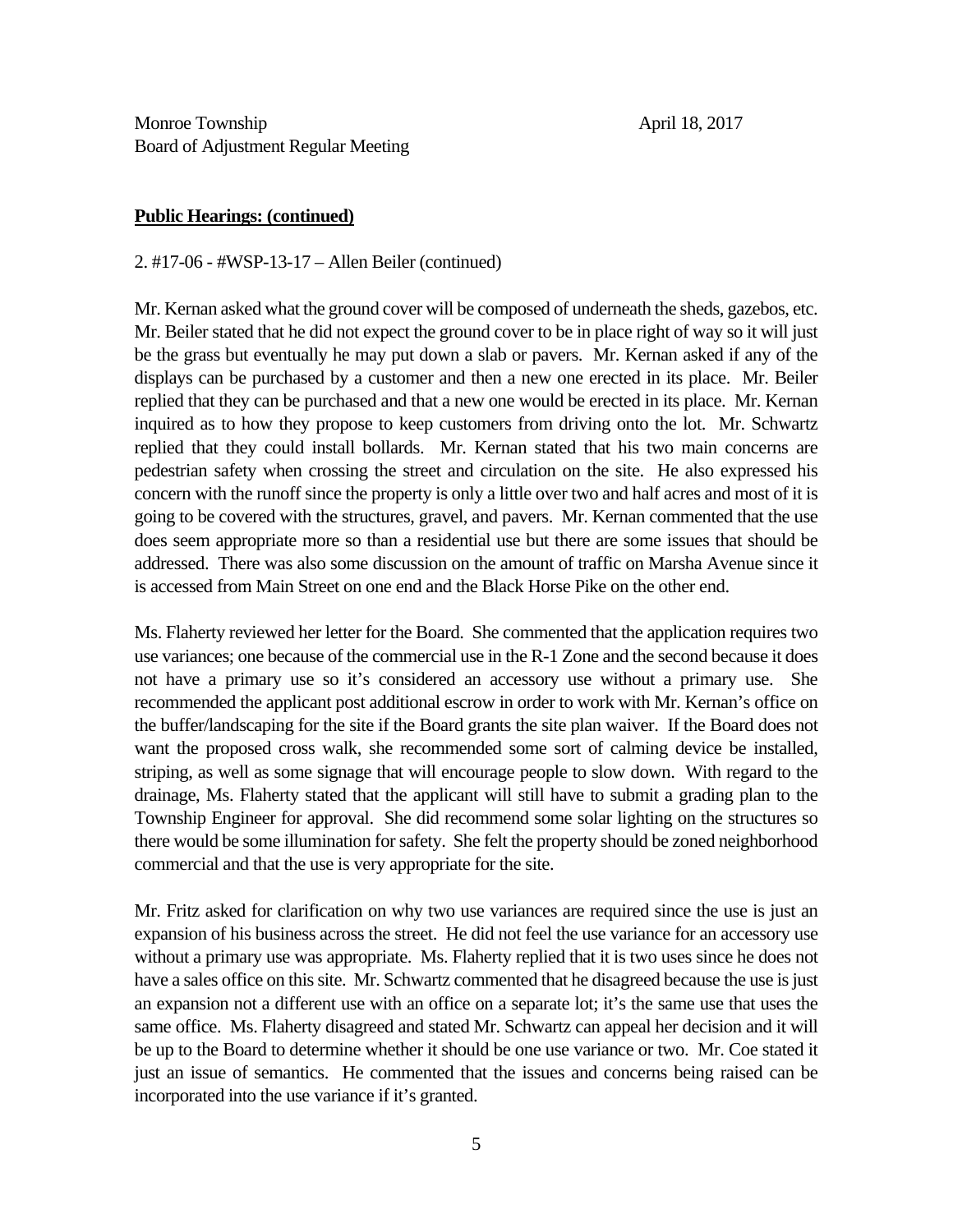## **Public Hearings: (continued)**

2. #17-06 & #WSP-13-17 – Allen Beiler (continued)

Motion passed to open the hearing to the public. There being none, motion passed to close the hearing to the public.

Mr. Coe stated that the issue is the site plan waiver request. Mr. Kernan has made a recommendation that the site plan waiver not be granted and there have been a lot of issues raised by the Board members. He stated that the Board can address the use variance at this time and condition an approval on the submission of a site plan. Motion by Mr. McLaughlin, seconded by Mr. Kozak to grant the site plan waiver. Roll call vote: Ayes – Zero. Nays - Mr. McLaughlin, Mr. Kozak, Ms. Fox, Mr. Fritz, Mr. Manfredi, Mr. Mercado, Mr. Salvadori. Abstentions – Zero. 0 ayes, 7 nays, motion failed. Mr. Coe stated the next issue is the use variance and the motion would be to approve the use variance to sell, display, and construct storage structures and related outdoor structures and to allow the commercial use in the R-1 Zone conditioned upon the submission of a minor site plan. Motion by Mr. Fritz, seconded by Mr. Mercado to approve the use variance with the condition stated. Roll call vote: Ayes – Mr. Fritz, Mr. Mercado, Ms. Fox, Mr. Kozak, Mr. Manfredi, Mr. McLaughlin, Mr. Salvadori. Nays – Zero. Abstentions – Zero.

3. #17-08 – Skydive Cross Keys, LLC – Site Plan Waiver

Present – Nadia Ieremeieva, applicant, John Mazure, applicant, Richard Kaser, applicant's attorney.

Member's packets contained: 1. A copy of the applicant's use variance application and associated documents. 2. Report dated April 11, 2017 prepared by Pam Pellegrini. 3. Letter dated April 10, 2017 prepared by Rosemary Flaherty, Zoning Officer.

Mr. Kaser introduced himself as the applicant's attorney. Ms. Ieremeieva and Mr. Mazure were sworn in by Mr. Coe. Mr. Salvadori asked Mrs. Farrell if the application can be deemed complete. Mrs. Farrell replied that the applicant did not provide the certified survey but they did provide the plan from a previous application. Mr. Kaser explained that they are only leasing a small portion of the entire airport property so in order to have a survey the whole property would have to be surveyed. Motion by Mr. McLaughlin, seconded by Mr. Fritz to waive the requirement for the survey and deem application #17-08 complete. Roll call vote: Ayes – Mr. McLaughlin, Mr. Friz, Ms. Fox, Mr. Kozak, Mr. Manfredi, Mr. Mercado, Mr. Salvadori. Nays – Zero. Abstentions – Zero.

The applicant is seeking a use variance in order to be allowed to utilize 12,000 square feet of their parking lot to accommodate ten 20' x 60' overnight parking spaces for customer RV's. No new improvements are proposed. The property is located at 300 Dahlia Avenue, also known as Block 14701, Lot 40.01 in the Business Park Zoning District.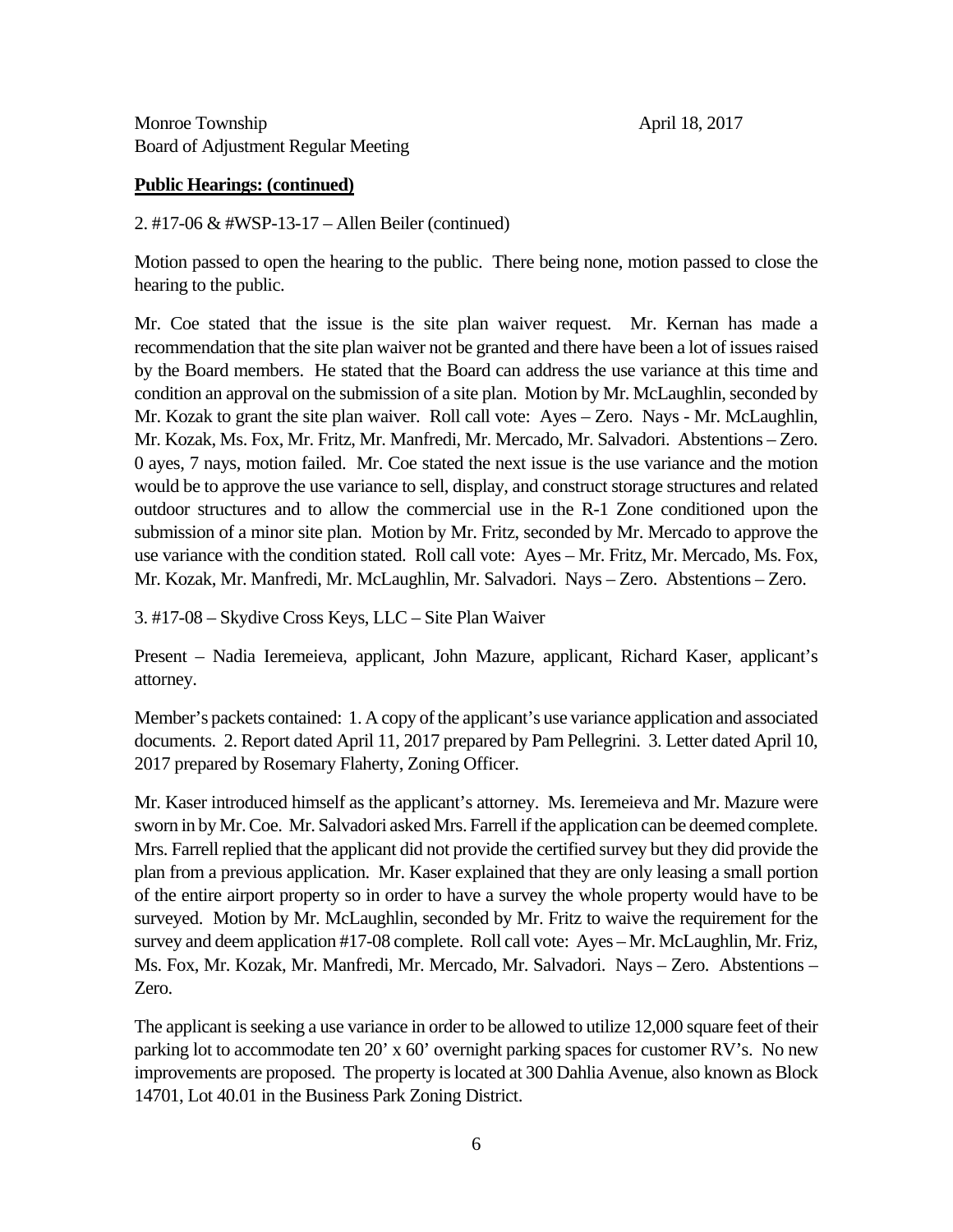## **Public Hearings: (continued)**

3. #17-08 – Skydive Cross Keys, LLC (continued)

Mr. Mazure stated that he and his wife Ms. Ieremeieva are the sole owners of the Skydive Cross Keys business. The previous owner started the business approximately twenty-four years ago and they purchased the business in February of 2016. He also worked for the previous owner and testified that there have always been RV's, campers, or trailers on the site for the sky dive business customers. Their business is to teach people how to skydive. Mr. Mazure stated that they try to stay involved in the community and give back. They recently hosted an Easter Egg Hunt at the property and they give any donations they can to the local school fundraisers and other groups in town. The also do a free skydiving presentation for the Fourth of July event at the high school. Mr. Kaser asked if the RV's are permitted, who would own them, the individual customers or the skydiving school? Mr. Mazure replied that the customers of the skydiving school will own the RV's/campers. The owners of the RV's will not be permitted to rent them to other people when they are not staying at the site. Mr. Mazure stated they are only interested in helping their customers who come from a distance to have the convenience of staying overnight at the site and coming back as often as they like knowing they have a place to stay. Any customer who want to keep an RV on the site will be required to sign a lease.

With regard to utilities, there is an existing electrical meter on site but all the electrical service will have to be replaced. They would also like to provide water and they are trying to work that out if they can. The water will only be used to allow the customers to replenish their tanks. No septic will be provided; however they will use a disposal service that comes in once a week to empty out the units. Ms. Ieremeieva stated that some customers jump every weekend; they start coming in mid-April until the end of October. The start early in the morning usually 9:00 a.m. until sunset on Saturday and Sunday. Some of their customers drive a long way and don't want to drive all the way back home Saturday night only to come back on Sunday. The hotels and the existing campground in town are cost prohibitive for them since they come every weekend. Mr. Mazure stated that the leases will be for the extent of the season for the most part; he doesn't believe anyone who brings their camper there will be moving it weekly but leaving it there for the season. At the end of the season the customers will remove the RV's/campers from the site.

Mr. Sebastian asked if the applicant has an affidavit from the property owner in order to be before the Board for the use variance. Mrs. Farrell replied that they have a lease agreement. Mr. Sebastian questioned whether that was adequate for them to be before the Board since the lease agreement was only for them to lease the property for the business. Mr. Coe agreed and stated that they need the consent of the owner. Mr. Mazure stated that he can provide an affidavit if necessary. Mr. Kaser stated that the Board can make the affidavit a condition of approval. Mr. Coe agreed that it can be a condition if the use variance is approved.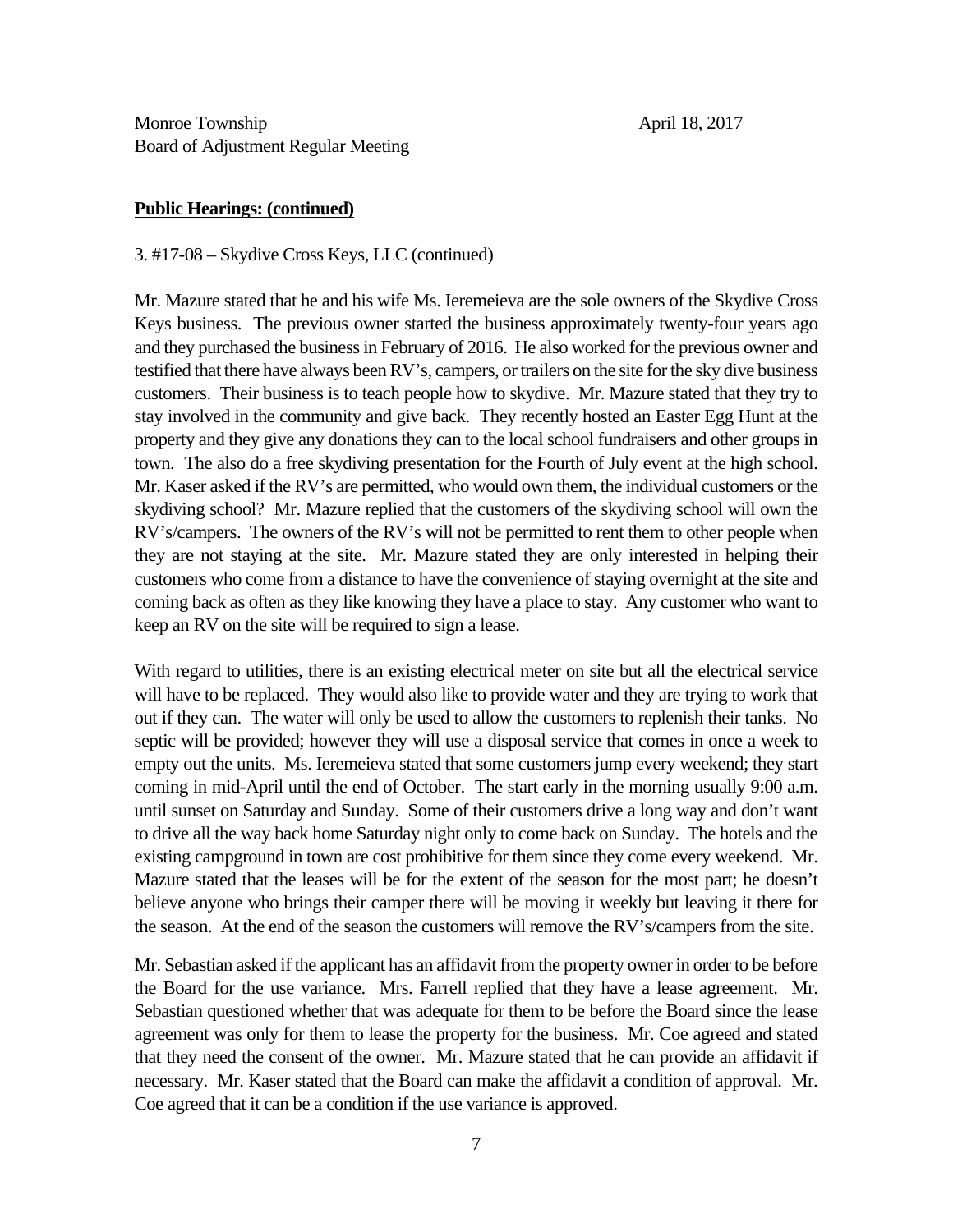### **Public Hearings: (continued)**

#### 3. # 17-08 – Skydive Cross Keys, LLC (continued)

Mr. O'Reilly asked if the customers with the RV's/campers take them home after the weekend or are they to remain at the site for the season. Mr. Mazure stated that the ten proposed spaces are for their customers that come every weekend; they will leave the RV/camper there for the season. If they have an opening he would consider leasing the space for a shorter period of time but generally most will be for the season, which will be the longest time period for a lease. Mr. Fritz commented on the applicant only asking for ten spaces for the RV's/campers. Mr. Mazure replied he wants to keep it at ten because he does not want it to grow larger and expand that use. They will reserve the spaces for their valued customers and will be very selective as to who they will lease space to. Ms. Fox asked if the customers who will be parking their campers come every week or do they come back every few weeks or once a month. She wanted to make sure this wasn't a place to just park their camper for the season. Ms. Ieremeieva replied that the customers they will lease space to will be their regular customers/jumpers and they will generally be there every week unless there is a reason they cannot make it one weekend. She also commented that there are regulations for the jumpers in order for them to maintain their skydiving license. Those regulations state they must make a sky dive once every thirty days.

Mr. Kernan reviewed his report for the Board. He stated that many of the questions they had in their report have been answered. Mr. Kernan inquired as to more lighting. Mr. Mazure stated that there is already lighting in the parking lot and it will spill over to this area so he didn't feel any additional lighting was needed. Mr. Kernan inquired about clearing of trees. Mr. Mazure stated he is not doing any clearing of trees just cleaning up the area a bit, maybe removing some saplings and underbrush. Mr. Kaser stated that you can see the spaces that were used previously for the campers. There is an existing fence between the properties in the area where the campers will be parked. Ms. Flaherty reviewed her letter for the Board. She commented that when the applicant's purchased the property there were illegal campers on the site as well as illegal electricity hooked up. She did raise a concern with regard to the tenant/landlord law since they are proposing the RV's/campers to be on the site from April to October. She asked that the Board condition any approval on the RV's/campers being registered and insured. The electricity was not approved originally but has since received the proper permits. The applicant has made a significant amount of improvements on the site but her last inspection revealed a lot of ruts in the parking lot. She asked that the applicant provide a parking schedule for the RV's/campers. Ms. Flaherty commented that the applicant's inherited a mess of a property and they have done a fantastic job on cleaning it up. Mr. Mazure commented that he was proposing to make the leases monthly leases and not long term leases. Mr. Coe asked Mr. Kaser if he would consider having the agreement between the RV owner and applicant's a license rather than a lease. Mr. Kaser agreed and stated he will look at the Hotel/Motel Act and prepare the agreement for review by Mr. Coe as part of a condition of any approval.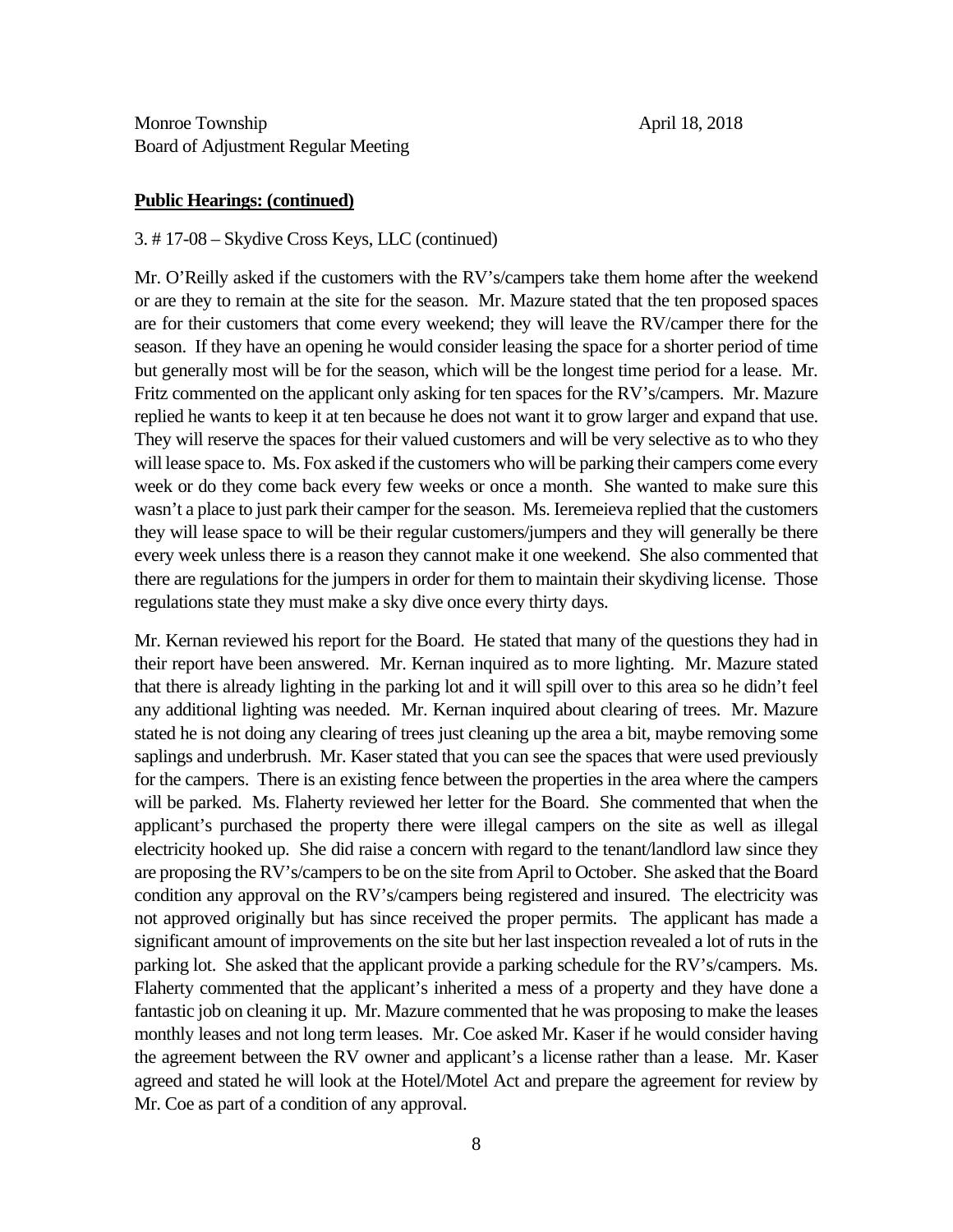## **Public Hearings: (continued)**

3. #17-08 – Skydive Cross Keys, LLC (continued)

Mr. Fritz asked if the applicant's looked to the local campground for their customers to park their RV's/campers for the season. Ms. Ieremeieva replied that the cost of the campground is something like two thousand dollars a month as opposed to maybe them paying two hundred dollars a month. Mr. Fritz asked if other skydiving schools or facilities offer the same amenities. Ms. Ieremeieva replied that they do; it is a very common practice. Mr. Kozak asked if the Fire Inspector should look at the set-up too and see if there is adequate access in case of a fire. Ms. Flaherty stated that the electrical sub-code official issued a permit for an electrical panel; however for the propane tanks the fire official will have to look at that issue. Mr. Mazure stated that they have cleared a lot of brush away from the entrance and they work closely with the fire officials and they sponsor some of their events such as their safety days.

Mr. Kernan asked Mr. Kaser to go through some of the positive and negative criteria. Mr. Kaser stated that they have an obligation to demonstrate that there is not substantial detriment to the public good or the zoning plan of the Township. This use is not a permitted use in the zone; however this is probably one of the only types of businesses in town that would have a need for this type of use. Some of the permitted uses in the zone are vehicle storage yards, agricultural uses, and light industrial. Having ten RV's/campers stored there for a short period of time is not something so adverse to the zone. Mr. Kaser stated that the surrounding area has many businesses that use storage; there are two RV uses on residential properties, and the airport property has many businesses that use storage containers as well as two residential trailers. He felt the RV's at his client's business are used to serve their customers and business just as the storage containers are used for other businesses in the area. There is a need for this use and it is a use that has been there for many years albeit without approval. There have never been any problems at the property with regard to this proposed use.

Motion passed to open the hearing to the public.

1. Tom Crane, owner of Hospitality Creek Campground, was sworn in by Mr. Coe. Mr. Crane stated that he is in favor of what the applicants are proposing but he would like to see them become a licensed campground and have yearly inspections. With regard to the septic waste, it usually requires a pumper once a week and a license must be obtained from the town. He stated that he does have customers that leave their camper with him all year around. He does not do a lease but a hotel/motel license and regulations. The people who are renting space must show they have another place of residence. He did not want to see anyone staying there illegally on a permanent basis. He commented that there is a campground association where they can get very useful information. He reiterated he did not want to see another illegal campground in town like there was years ago and would like to see them go through the licensing process for a campground.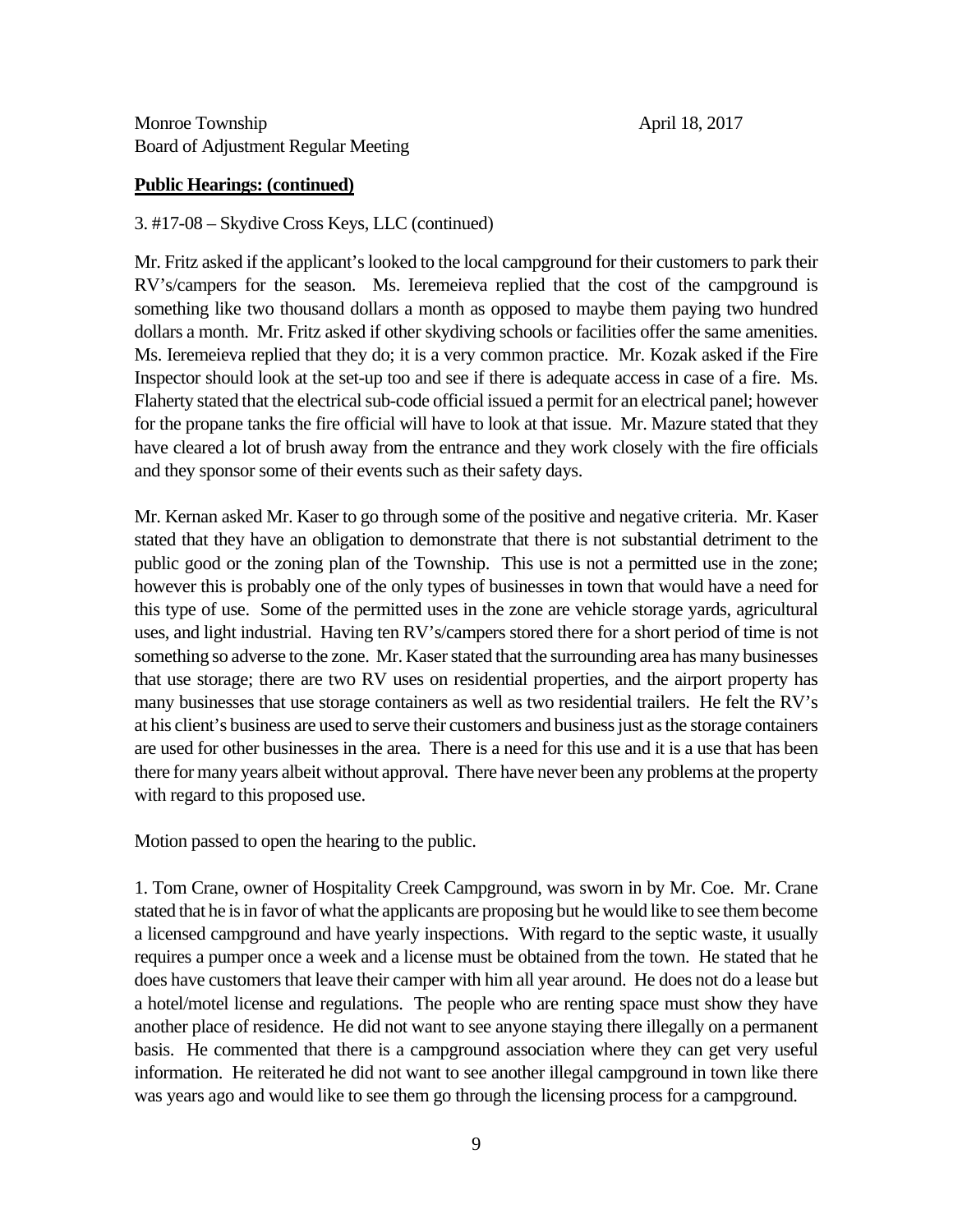## **Public Hearings: (continued)**

2. #17-08 – Skydive Cross Keys, LLC (continued)

2. Bob Heffner, 3681 Old Black Horse Pike, was sworn in by Mr. Coe. Mr. Heffner commended the applicants on cleaning up the property. He is not opposed to the use but asked if any of the residents have to be notified. He suggested that a condition of approval should be that no RV's or campers are permitted until all the amenities are hooked up; meaning water, sewer, and electric. He did not want to see any generators being used on a daily basis since they are so noisy.

Mr. Kaser responded to Mr. Crane's comment concerning the applicants applying to be a licensed campground. He stated that they are not asking to be a campground; they are only asking to allow ten spaces for RV's/campers for the regular skydive jumpers on a seasonal basis; they do not want to be a campground. This is just a service they will provide but their business is the skydive school. Mr. Coe commented that he wanted clarification on the testimony that this use will be from April to October and on weekends only with regard to occupancy in any given week. Mr. Mazure replied that they are open seven days a week, sunrise to sunset so he wouldn't deny a customer who is renting space there if they wanted to come during the week as well to jump. He wouldn't want to place any restrictions on those customers who are renting one of the ten spaces. Mr. Coe commented that the campground ordinance is triggered when these RV's/campers will be occupied for sixty or more days. As it is just for weekends for seven months it comes very close to that time restriction. Mr. Kaser stated that it can be rectified by including that in the license/lease agreement without limiting it to just weekends.

There was some discussion on the time frame to get the electric service installed with Mr. Mazure stating that if he gets his approval this evening he intends to start right away with getting electric service to the site. Ms. Flaherty asked if the Board is going to require a site plan or site plan waiver if the use is approved. She also asked for a copy of the well certification. Mr. Coe commented that he originally understood the application to say the customers using the RV's/campers will use them on a Saturday night to Sunday morning. This is what the application states and if you factor in approximately twenty-eight or twenty-nine weeks in the season it comes out to roughly thirty days of occupancy which allows for a few extra days so you wouldn't cross the sixty day threshold. But what we are hearing tonight is somewhat of a moving target and the sixty days requirement can quickly be crossed. If you cross the sixty day requirement then you are considered a campground under the ordinance. Mr. Kaser commented that they can structure the license agreements so they will not go over the threshold. Mr. Mazure stated he will do whatever it takes so as to not be required to be a campground.

Motion passed to close the hearing to the public.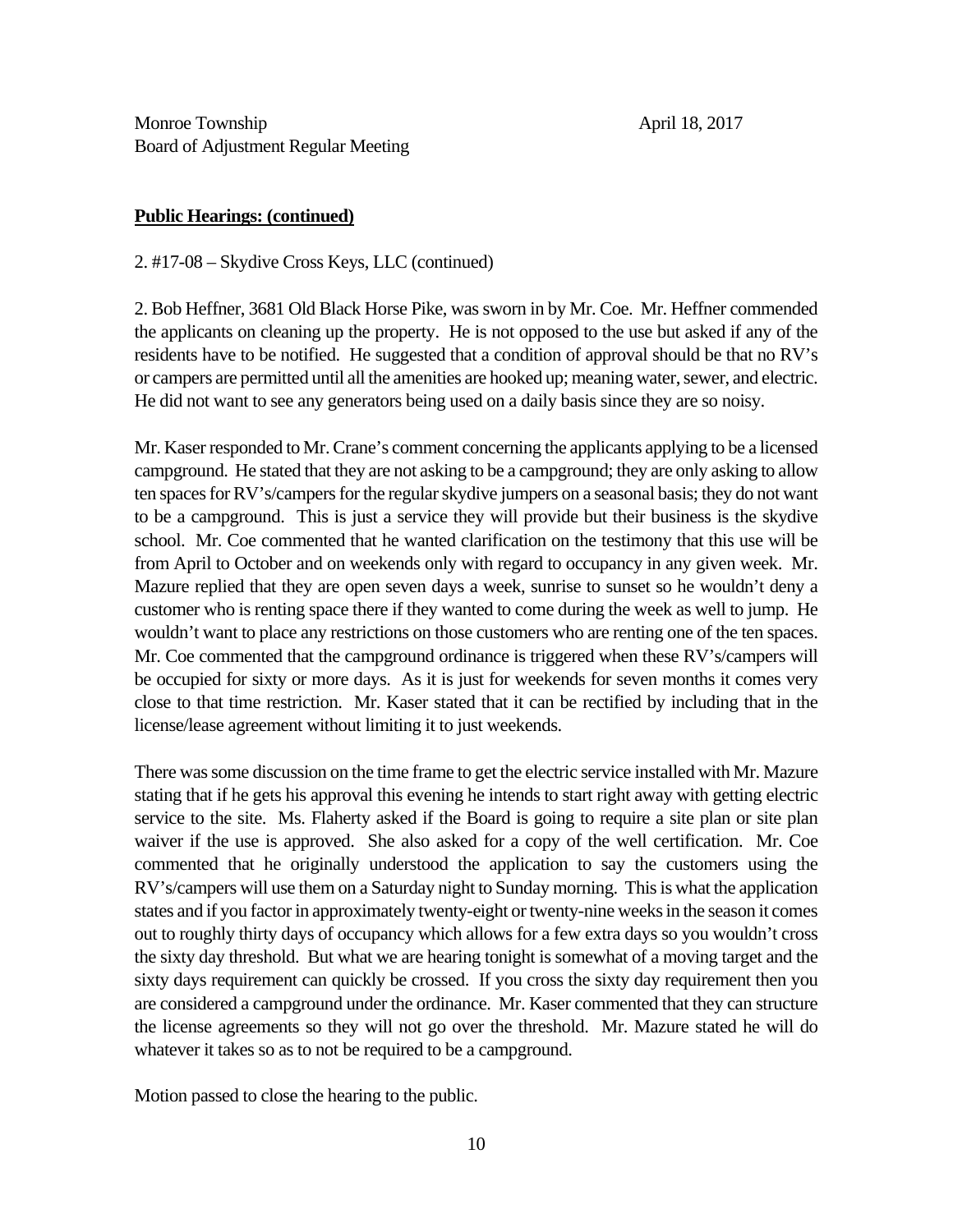#### **Public Hearings: (continued)**

#### 2. #17-08 – Skydive Cross Keys, LLC (continued)

Mr. Coe commented on the issue of a site plan or site plan waiver raised by Ms. Flaherty. Mr. Kaser stated that he did address some of the issues in the testimony with regard to there not being any structural changes, lighting changes, or parking changes. The RV's/campers already have spaces since they used to be there in the past. Ms. Flaherty commented that she thought the applicant would have to apply for a site plan waiver in order for the Board to vote on the requirement to have a site plan waiver or site plan but they have bifurcated their application and have not applied for the site plan waiver. Mr. Coe stated that they would have to apply for one and the assumption with this application is that they are not presenting one. He stated that the use variance will be conditioned upon the submission of a site plan since a site plan waiver has not been requested. Mr. Kaser commented that since there are no real changes to the property he did not believe a site plan would be necessary. Mr. Coe responded that the applicant's did not apply for a site plan waiver. Mrs. Farrell commented that a site plan waiver is an actual application they have to submit and will include the information the Board has asked about.

Mr. Kozak stated that the bigger issue is the issue of the sixty day requirement. Mr. Coe agreed and stated that as the application was submitted it was clear it wouldn't cross that threshold; however as the testimony was developed this evening there is a possibility that they could. If the Board is inclined to approve the use variance they can clearly condition it on them not crossing that threshold; however that would be a matter of enforcement for the Zoning Officer. Mr. Coe stated that the motion to approve the use variance to allow ten RV/camper sites in a twelve thousand square foot area at the Skydive Cross Keys site is subject to the following conditions; the applicant must submit a form of license with the RV owner to him for review and approval, all RV's must be registered and insured, submission of the consent by the owner of the property, approval from the Fire Official, all applicable County and Township approvals with regard to inspections, submission of the well certifications, that the agreements stipulate to not cross the sixty day threshold, and the submission of a site plan. Mr. Kaser questioned whether the condition for site plan would also include a site plan waiver. Mr. Coe stated that it is only for site plan since the applicant has not asked for a waiver. Ms. Ieremeieva stated that she did fill out the site plan waiver application and wanted to submit it two weeks ago but she was told not to submit until the use variance was done. Mrs. Farrell agreed that they were told not to submit the waiver application at the same time. There was further discussion on the matter of site plan and site plan waiver with Mr. Coe stating that if the applicant decides to submit a site plan waiver then the Board will deal with that application on its merits at that time.

Motion by Mr. McLaughlin, seconded by Mr. Mercado to grant the use variance with the conditions stated. Roll call vote: Ayes – Mr. McLaughlin, Mr. Mercado, Mr. Fritz, (commented he did not see the need for a site plan), Mr. Kozak, Mr. Salvadori. Nays – Ms. Fox, Mr. Manfredi. 5 ayes, 2 nays, motion passed.